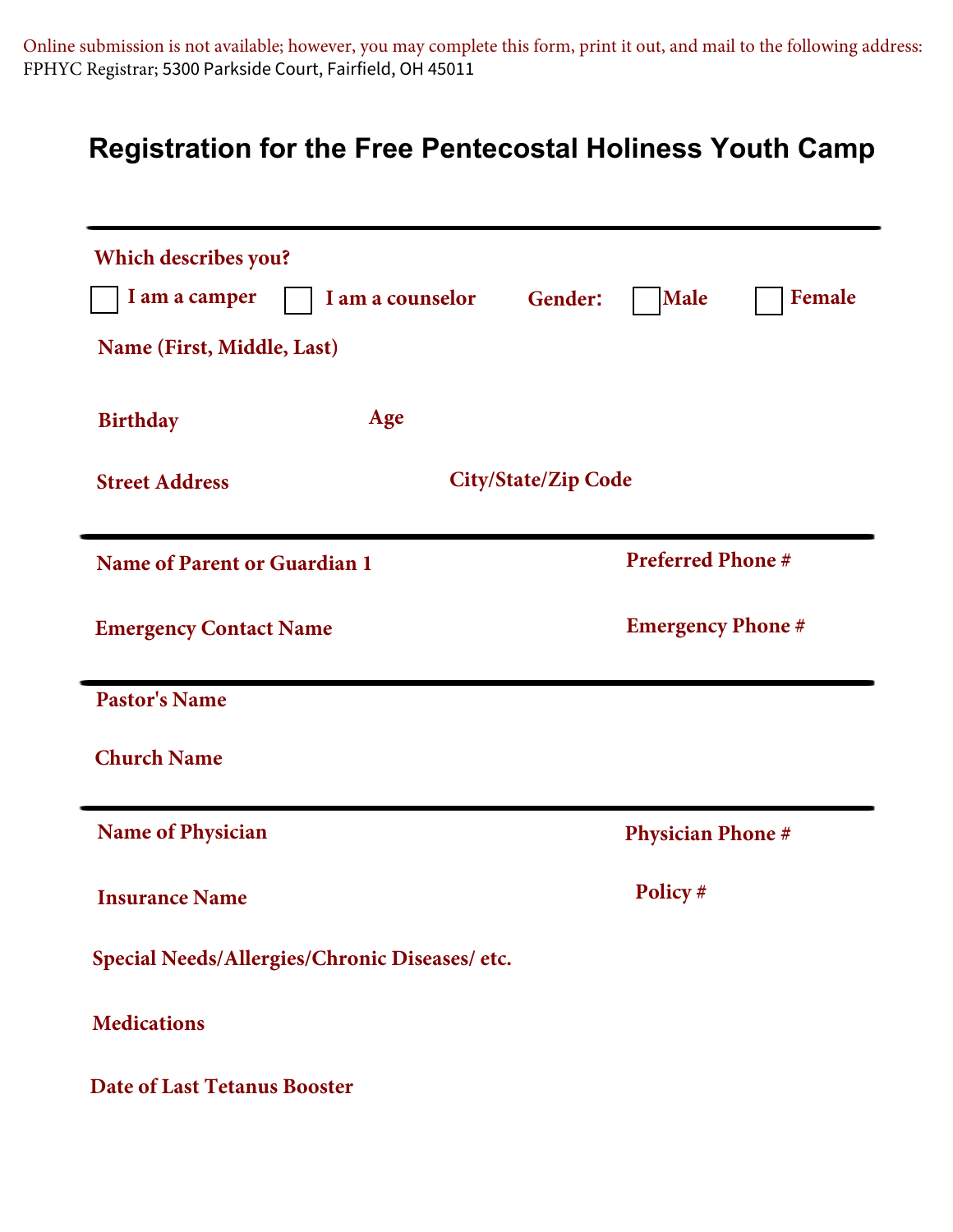#### **Consent for Medical Treatment and Liability**

| We, |                   |        | and               |              | of                        |
|-----|-------------------|--------|-------------------|--------------|---------------------------|
|     | Parent/Guardian 1 |        | Parent/Guardian 2 |              |                           |
|     |                   |        |                   |              | do hereby state that I am |
|     | City              | County |                   | <b>State</b> |                           |
|     |                   |        | $\mathbf{r}$      |              |                           |

**/we are the parents/legal guardians/self of** 

#### Camper/Counselor

**who resides with me/us/self. I/we hereby authorize the Camp Management of Free Pentecostal Holiness Youth Camp to consent to any necessary examinations, anesthetic, medical diagnosis, surgery, treatment, and/or hospital care to be rendered to the above-named person under the general and special supervision and on the advise of any physician or surgeon licensed to practice medicine.** 

**Finally, this application is made with my approval. I agree to the above statement and I will in no way hold the camp management responsible of any accident that might befall the applicant caused by negligence or disobedience on the part of the camper/counselor.**

**Signature Date**

**You MUST include the fee in order to be succesfully registered for the Free Pentecostal Holiness Youth Camp. The fees are as follows:**

> **Campers - \$60 per person Counselors - \$60 per person**

**Please completely fill out this form (both campers and counselors), print it out, sign and date, and send by mail to the following address:**

**FPHYC Registrar, 5300 Parkside Court, Fairfield, OH 45011**

**One full form must be completed per camper/counselor attending.**